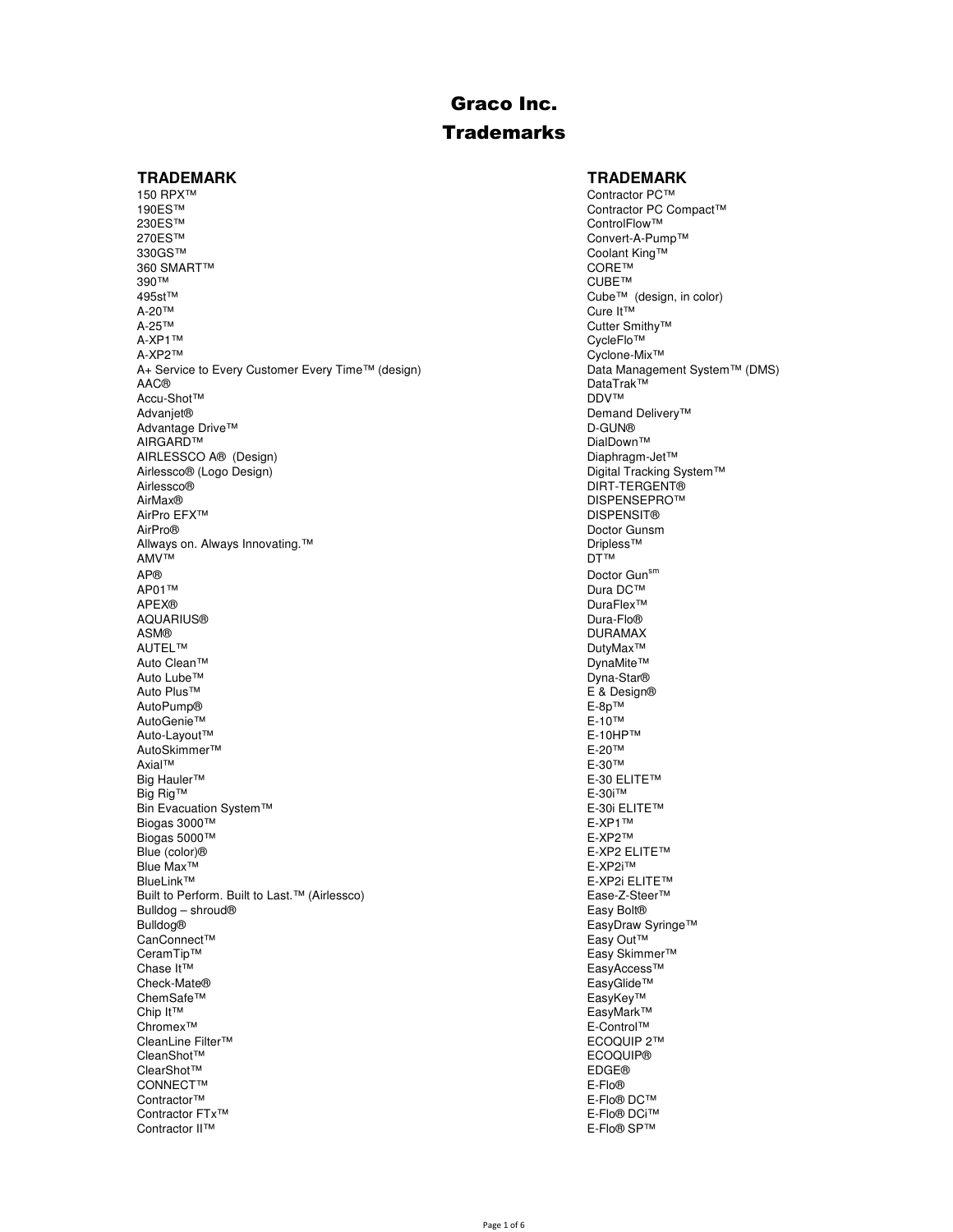## **Trademarks**

E-Flo® IQ™ Fluid Commander™<br>EFR Metering System™ FLUXCORE™ FLUXCORE™ EFR Metering System™<br>EFR™ EFR™ Fold-N-Store™<br>EGP™ Fold-N-Store™ Fold-N-Store™ For professional Electric Torque Machines®<br>
Electric Torque Machines® (ETM Logo) FOX™ (Logo, no color) Electric Torque Machines® (ETM Logo)<br>ELITE™ EM® (Series Meters) FS050™ En Core® FS150™<br>Endura-Flo™ FS200D™ FS200D™ FS200D™ Endura-Flo™ FS200D™ FS200D™ FS200D™ FS200D™ FS200D™ FS200D™ Endurance™ FS209D™<br>EnDure® FS313™ EnDure® FS313™ EPOWER™ FS351™<br>EPS™ (Logo) FS391™ FS391™ EPS™ (Logo) FS391<br>EP™ (Logo) FS391™ FTx® EP™ FTx® EquiFlow® FTXpress™ FTXpress™ FTXpress™ FTXpress™ FTXpress™ FTXpress™ FTXpress™ FTXpress™ FUICut™ Full Cut Erase It™ FullCut™ ES 1000™ FullFlo™ FullFlo™ FullFlo™ FullFlo™ FullFlo™ FullFlo™ FullFlo™ FullFlo eTensifier®<br>ETM™ ETM™ G Graco®<br>EvenFlow™ G Graco® Communication of the communication of the communication of Graco® EvenFlow™ G Graco® (Horizontal Logo)<br>EVODRIVE™ G® Design (Graco G. no text EVR Metering System™<br>EVR™ ExactaBlend® G3™<br>Experience the Difference™ CA5000™ GA5000™ Experience the Difference™ GA5000™ GA5000™ GA5000™ GA5000™ GAFT RO® Express™ GAP PRO<br>
e-Xtreme™ G-Chem® e-Xtreme™  $EZ$  Align™ GEDI ${}^{\text{sm}}$  GEDI ${}^{\text{sm}}$  GEDI ${}^{\text{sm}}$  GEM® EZ Bead™<br>E-Z Fit™ EX GREASER®<br>EZ Load™ EZ Load™ GEMA® (Logo Design)<br>EZ Rent® GEME® GENIE® EZ Rent® GENIE® EZ Shot™ Geo Blaster®<br>E-Z STACKER® Geosperse™ Geosperse™ Geosperse™ E-Z STACKER® Geospersement and the set of the set of the set of the set of the set of the set of the set of the set of the set of the set of the set of the set of the set of the set of the set of the set of the set of the EZ Start™ G-Flex™ E-Z TRAY® G-Force™<br>EZOFF™ GHTM GHTM GHTM GHTM GHTM EZOFF™ GH™  $EZV$ iew™ GL-1™ EZY™ (logo, in color) GL-32™ Falcon™ GL-33™ Fast-Ball® GL-42™ FastClean™ GL-43™ GL-43™ GL-43™ GL-43™ GL-43™ GL-43™ GL-43™ GL-43™ GL-43™ GL-43™ GL-43™ GLASCR FastFinish™ GLASCRAFT® Fast-Flo® GLC™ FastFlush™ GMax 3400™<br>Fat Track™ GMAX® Fat Track™ GMAX® FERRET® G-MINI® FF LP®<br>
FieldLazer GLIDE™ Graco Control Architecture™ Graco Control Architecture™ Graco Garage™ (design) FieldLazer GLIDE™ Graco Garage™ (design)™<br>FieldLazer™ Graco Garage™ (design)™ FieldLazer™ Graco InSite (design)™ Finex™ Graco® Finish It™ Grease Jockey® Fire-Ball® Grind It™ First choice when quality counts™ GrindLazer® Flail It™ Groove It™<br>Flex Plus™ Groove It™ Groove It™ GRX Flow I FlexBeam™ GT 750<br>FlexChange™ G-Tex™ G-Tex™ G-Tex™ G-Tex™ FlexChange™<br>FLEXDIE™ FLEXDIE™ GTS-ProComp™ GTS-ProComp™ GTS-ProComp™ GTS-ProComp™ GTS-ProComp™ GUSTS-ProComp™ Guarantee It™ FlexFeeder™ Guarantee It™ Guarantee It™ Guarantee It™ Guarantee It™ Guarantee It™ Guarantee It™ Guarantee It™ Guarantee It™ Guarantee It™ Guarantee It™ Guarantee It™ Guarantee It™ Guarantee It™ Guarantee It™ Guarantee It™ Flexhead™ Guardian™ FlexLiner™ Gun Flush Box™

#### **TRADEMARK TRADEMARK**

For professional painters who demand quality and value™ FreeFlo™<br>FS050™ G® Design (Graco G, no text)<br>G® Design (Gusmer G) G1 Series™<br>G3™ GEM5000™<br>GEDI<sup>SM</sup> GRX Flow Dynamics™<br>GT 750 GUSMER®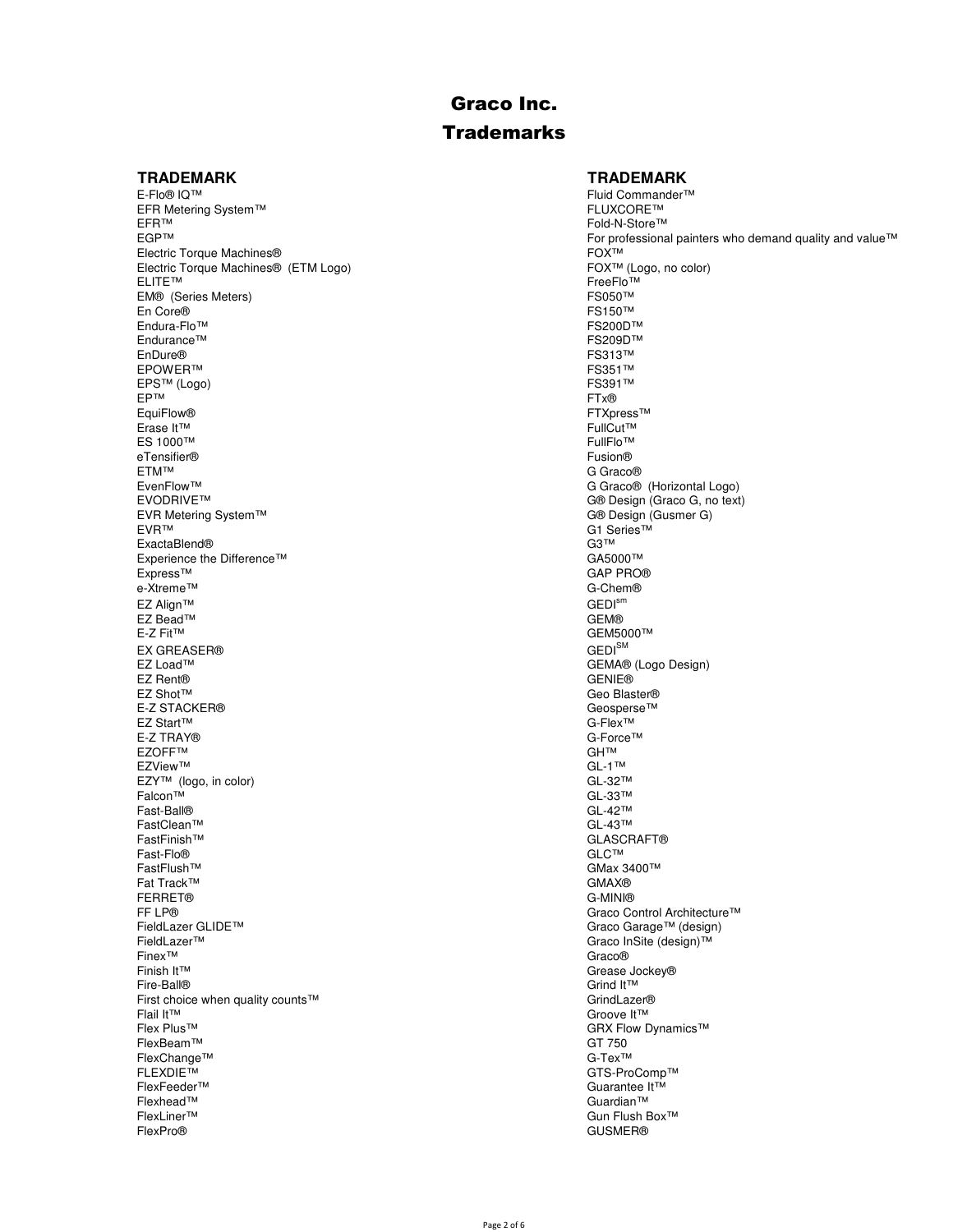## **Trademarks**

GX-7® LineDriver® GX™ LineLazer®<br>H-25™ H-25™ LineSite® H-25™ LineSite® H-40™ LIVELOOK™ LANDING LIVELOOK™ LANDING LIVELOOK™ LANDING LIVELOOK™ LANDING LIVELOOK™ LANDING LIVELOOK™ LANDING LIVELOOK™ LANDING LIVELOOK™ LANDING LIVELOOK™ LANDING LIVELOOK™ LANDING LIVELOOK™ LANDING LIVELOOK™ LANDING  $\mathsf{H}\text{-}50^{\intercal\mathsf{M}}$   $\blacksquare$ H-VR™ LSA™ H-XP2™ LSR™ H-XP3™ Lube Master®<br>HandTite™ LubePro™ LubePro™ LubePro™ HandTite™ LubePro™ Lube<br>Harrier® LubePro™ LubeNow Harrier® LubriSystem® HD 3-IN-1™ M680™ HEATEFLEX® (Registration in California) MagicCompact™ MagicCompact™<br>HEATEFLEX® MagicCylinder® HFR Metering System™<br>HFR™ High Pressure Equipment<sup>™</sup> HighCap™ Magnum TexFinish™ High-Flo® Magnum® HiP® Manzel® HIP® (Design) MARK V® Horizon™ MARK VII™ MARK VII™ MARK VII™ MARK VII™ MARK VII™ MARK VII™ MARK VII™ MARK VII HUBERG® MARK X™ Hurricane® MATRIX® Husky™ Max Flo™<br>HVLP 2500™ Maximum de and the account of the account of the account of the MaxiVac™ HVLP 2500™ MaxiVac™ HVLP 3800™ MaxLife® Nuclear MaxLife® MaxLife® MaxLife® MaxLife® MaxLife® MaxLife® MaxLife® MaxLife® MediaTrak™ HVLP 4900™ MediaTrak™ Hydra-Cat<sup>®</sup> Hydra-Clean® Merkur® HydraClean™<br>Hydra-Mate™ HydraMax™ HydraMix™ MICRO PURGE®<br>HydraPort™ Mill t™ Mill t™ Mill t™ Mill t™ HydraPort™ Mill It™<br>HydroShield® Mill It™ Mill It™ Mill It™ Mill It™ HydroShield® MMV™<br>IM20™ Modu-Flo® IM20™ Modu-Flo® IM20P™ Monark – shroud®<br>IM5™ Monark® Monark® IM5™ Monark® In:Pulse™ Mongoose™ Informer® Multimaq Sprayway™ السابقات المستخدمة المستخدمة المستخدمة المستخدمة المستخدمة المستخدمة المستخدمة المستخدمة المستخدمة المستخدمة<br>المستخدمة المستخدمة المستخدمة المستخدمة المستخدمة المستخدمة المستخدمة المستخدمة المستخدمة المستخدمة المستخدمة<br> Injecto-Flo® MultiStar™ InSite™ MUSTANG™<br>InstaClean™ MustaClean™ MustaClean™ MustaClean™ MustaClean™ InstaClean™ No-Groove Power Eraser™ No-Groove Power Eraser™ No-Groove Power Eraser™<br>InstaCut™ NovaPro™ InstaCut™ NovaPro™ Integrated PowerStation™ Nova™ Nova™ Nova™ Nova™ Nova™ Nova™ Nova™ Nova™ Nova™ Nova InvisiPac®<br>IP™ IP™ ODORGAS™ ODORGAS™ ON CONTRACTION IRON HORSE®<br>IRONMAN® IRONMAN® OneSeal™<br>JetRoller™ OptiFlex® JetRoller™ OptiFlex® J-LOG™ OptiFlow Katalyst™ OptiGun® King – shroud® OptiMove™ King® OptiSelect® KRAKN™ OptiSpray® Laser One™<br>LazerGuide™ LazerGuide™ Packing Seal® LazerVac™ PaddleMax™ PaddleMax™ PaddleMax™ PaddleMax™ PaddleMax™ LD™ (Series) Paint Saver™ Paint Saver™ Paint Saver™ Paint Saver™ Paint Saver™ Paint Saver™ Paint Saver™ Paint Saver™ Paint Saver™ Paint Saver™ Paint Saver™ Paint Saver

### **TRADEMARK TRADEMARK**

H-30™ LIQUID CONTROL™ (Design, Drop Over I)<br>H-40™ LIVELOOK™ LIVELOOK™ LIVELOOK™ MagicCylinder®<br>MagiCLEAN™ Magnum dx™<br>Magnum RS Pro™ MARK X 2400 Volt™<br>MARK X™ METER FROM DRUM TECHNOLOGY™<br>METREX™ Oil Ace<sup>™</sup><br>Oil Kina™ OptiStar All-In-One™<br>OptiStar® Painter's Team®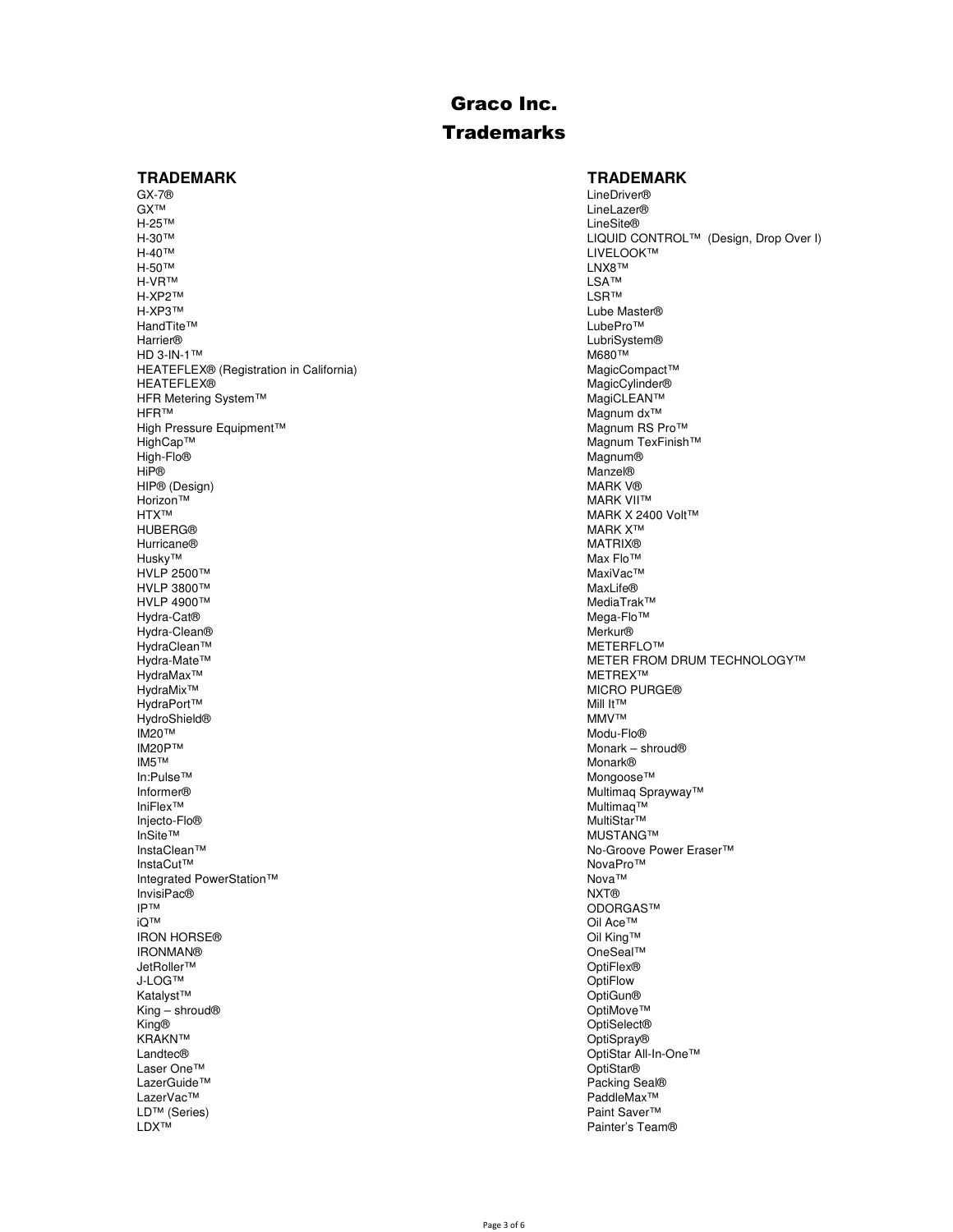## **Trademarks**

#### **TRADEMARK TRADEMARK**

PCF™ ProHydro™ ProHydro™ ProHydro™ ProHydro™ ProHydro™ ProHydro™ ProHydro™ Pro<br>Project Pain PD 2K™ Project Painter™ PD2K™ Project Painter™ PD2K™ Project Painter™ PD2K™ Pro PD2K™ POXT™ PROMIX PLAN PROMIX PLAN PROMIX PLAN PROMIX PLAN PROMIX PLAN PROMIX PLAN PROMIX PLAN PROMIX PLAN PROMIX PLAN PROMIX PLAN PROMIX PLAN PROMIX PLAN PROMIX PLAN PROMIX PLAN PROMIX PLAN PROMIX PLAN PROMIX PLAN PROMI PD3K™ PROMIX PD™<br>PD44™ PROMIX® PD44™ PROMIX® Perfect Airless Finish™ ProShot®<br>PerformAA™ Pro-Shot™ Pro-Shot® PerformAA™ Pro-Shot™<br>Performance 390™ Proformation and the control of the control of the Pro-Shot™ Pro-Shot™ Performance 390™ ProSoft™ Performance Max 395™ ProSoft™ ProSoft™ ProSoft™ ProSoft™ Performance Max 395™ ProStart™ ProStart™ ProStart™ ProStart™ ProStart™ ProStart™ ProStart™ Performance Max 495™ ProStencil™<br>Performance Max 595™ ProStencil™ Performance Max 595™<br>PGM™ PGM™ ProSurface™<br>Plane-IT™ PROTECTOF Plug-Free™<br>P-Mix™ PM™ (Series Meters) ProXChange™ ProXChange™ ProXChange™ ProXChange™ ProX™ ProX™ PM8™ ProX™ PM20™ PSM™ Polycarballoy™ PT2500™ PT2500™ PT2500™ PT2500™ PT2500™ PT4rrow™ PT4rrow™ PT4rrow™ PosiMixer®<br>Posi-Ratio® Power Flush™<br>PowerStop Handle™ PuLSE®<br>PowerStop Handle™ PowerStop Handle™<br>Powerfill™ Powerfill™ Pump Armor™<br>Power to Flow® Pump Armor™ Pump Armor™ Pump Armor™ Power to Flow® Pump Defender™<br>PowerBoost® Pump Defender™ PowerBoost® Pump Life™ Pump Life™ Pump Life™ Pump Life™ Pump Life™ Pump Life™ Pump Life™ Pump Life™ Pump Life™ Pump Life™ Pump Life™ Pump Life™ Pump Life™ Pump Life™ Pump Life™ Pump Life™ Pump Life™ Pump Life™ Pump Life™ Power-Lock™ PURGE MISER®<br>PowerPlug™ PurgeScan™ PurgeScan™ PowerStroke™ PushPrime™ PushPrime™ PushPrime™ PushPrime™ PushPrime™ PushPrime™ PushPrime™ PushPrime PR70e™ Python® PR70™ QED® PR70v™ QED™ (Logo Design)<br>PR-X™ QED™ (Symbol of Tria Precision Fine Tune™ and the Tune™ and the County of Tune™ and the County of Tune Tune™ and the County of Tun<br>PRECISION-CUT™ and the County of Tune Tune of Tune of Tune of Tune of Tune of Tune of Tune of Tune of Tune of PRECISION-CUT™<br>PrecisionDose™ PrecisionFlo LT™ and the control of the control of the control of the control of the control of the control of the control of the control of the control of the control of the control of the control of the control of the c PrecisionFlo Plus<sup>™</sup><br>PrecisionFlo<sup>™</sup> PrecisionSwirl™<br>PrecisionView™ de and the control of the control of the control of the control of the control of the control of the control of the control of the control of the control of the control of the control of the PrecisionView™<br>Premier® Premier® QuikSelect™ Prep-It™ RAC X™ President – shroud® **RAC®** RAC® Resident – shroud® RAC® RAC® Resident® RAC® Resident® President® Radius Memory™<br>Prince® RAZOR® RAZOR® Prince® RAZOR® Pro Plus™ Reactor®<br>Pro Xp[#]™ Reactor® Reactor® Pro Xp[#]™ Recess-It™ Recess-It™ Recess-It™ Recess-It™ Recess-It™ Recess-It™ Recess-It™ Recess-It™ Recess-It™ Recess-It™ Recess-It™ Remove Pro Xpc™ Remove-It™ Remove-It™ Remove-It™ Remove-It™ Remove-It™ Remove-It™ Remove-It™ Remove-It™ Remove-It™ Remove-It™ Remove-It™ Remove-It™ Remove-It™ Remove-It™ Remove-It™ Remove-It™ Remove-It™ Remove-It™ Remove-It™ Rem Pro Xp-h™ RentalPro®<br>Pro Xp™ RentalPro® RentalPro® RentalPro® Pro Xp™ RETRIEVER®<br>Pro Xs[#]™ RETRIEVER® RETRIEVER® Pro Xs[#]™ RETRIEVER®<br>Pro Xs™ Reverse-A-Cle PRO210ES™ RIMCELL®<br>ProBatch™ RIMCELL® RIMCELL® ProBatch™ RIVELGAS™ RIVELGAS™ RIVELGAS™ RIVELGAS™ RIVELGAS™ RIVELGAS™ RIVELGAS™ RIVELGAS™ ROAD ProBell® RoadLazer™<br>PROBLER® ROADLAZER™ ROADLAZER™ ROADLAZER™ PROBLER® RoadPak™ RoadPak™ RoadPak™ RoadPak™ RoadPak™ RoadPak™ RoadPak™ RoadPak™ RoadPak™ RoadPak™ RoadPak™ Ro ProConnect® RotoFlex™ RotoFlex™ RotoFlex™ RotoFlex™ RotoFlex™ RS™ RS™ RS™ RS™ ProContractor™ RS™ ProControl™<br>ProDispense<sup>™</sup> ProDurance™ SaniForce®<br>ProGuard™ SaniSoray FroGuard™ SaniSoray FroGuard™ SaniSoray F

PROTECTOR™<br>PROTHEO™ Proven Quality. Leading Technology.<sup>™</sup><br>ProXChange™ PULSE PUMP® PurgeScan™<br>PushPrime™ PR-X™ QED™ (Symbol of Triangle)<br>PR-X™ QUANTM™ QUANTM™ QUANTM™<br>QUICK FILTER® Quick-Change™<br>Quick-Shot™ QuikChange™<br>QuikPak® Reverse-A-Clean® RotoBlast™<br>RotoFlex™ SAMPLE PRO® SaniSpray HP®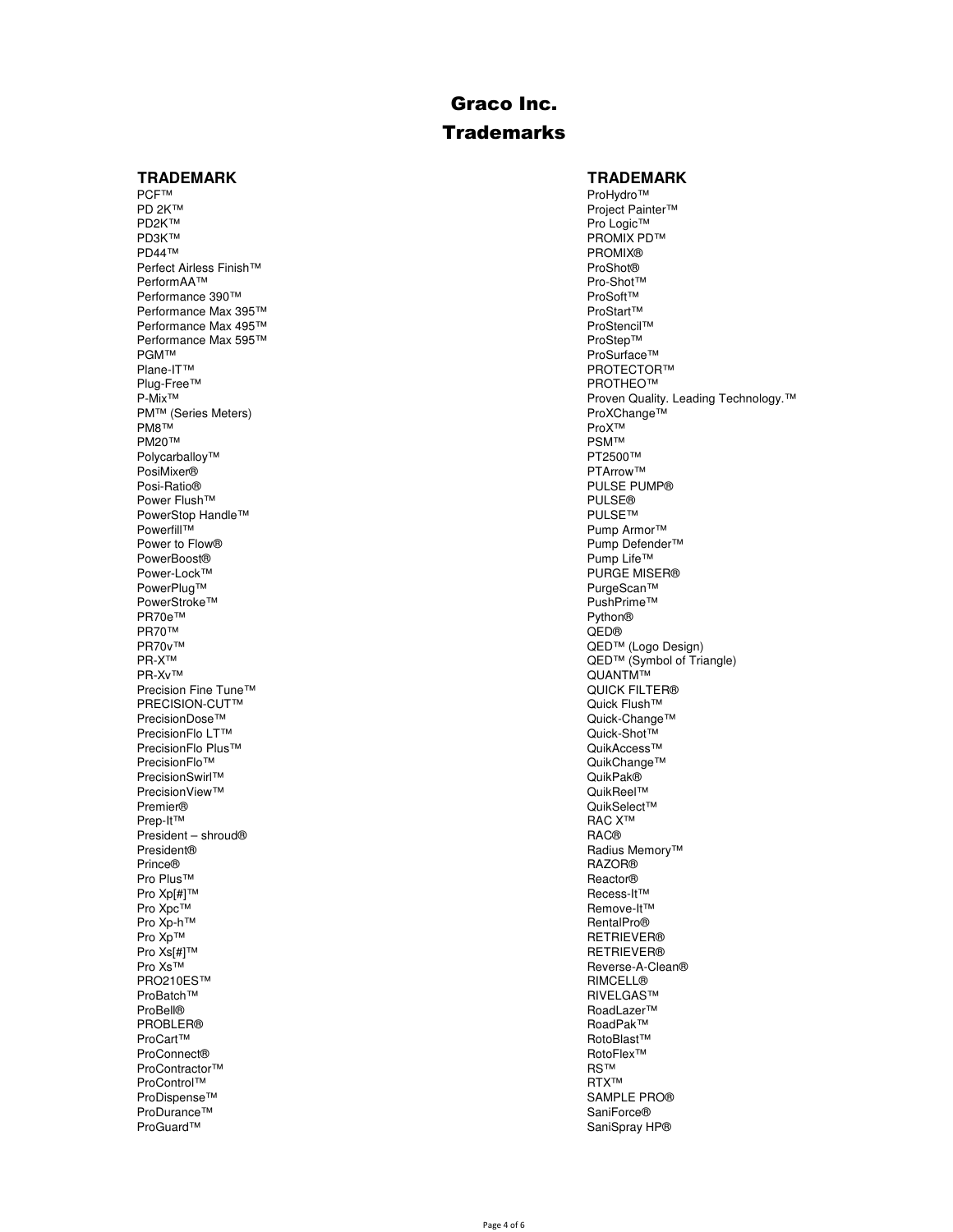## **Trademarks**

SAT™ (Logo, in color) System-ProCart™ (Cogo, in color) System-ProCart™ Scrape-It™ System-ProComp<sup>1</sup> Scrape-It™ System-ProComp™ System-ProComp™ System-ProComp™ System-ProComp™ System-ProComp™ System-ProComp™ System-ProComp™ System-ProComp™ System-ProComp™ System-ProComp™ System-ProComp™ System-ProComp™ System-ProComp™ Sy SD Series™ Tank-Free™ Tank-Free™ Tank-Free™ Tank-Free™ SDMM5™ SDMM5™ TapeLazer™ TapeLazer™ TapeLazer™ TapeLazer™ TapeLazer™ TapeLazer™ TapeLazer™ TapeLazer™ TapeLazer™ TapeLazer™ TapeLazer™ TapeLazer™ TapeLazer™ TapeLazer™ TapeLazer™ TapeLazer™ TapeLazer™ TapeLazer™ TapeLazer SDMP5™ TC ProPLUS™ TC ProPLUS™ TC ProPLUS™ TC ProPLUS™ TC ProPLUS™  $S$ D $X^{\intercal M}$  TC Pro $^{\intercal M}$ SemSoft™ TERRA CORE®<br>SEM5000™ TERRA CORE® TexFinish® SEM5000™ TexFinish® Senator® TexSpray® TexSpray® TexSpray® TexSpray® TexSpray® TexSpray® TexSpray® TexSpray® The Brand I SG1-EF™ The Brand Preferred by Pros™ The Brand Preferred by Pros™ The Glutton® SG1™ The Glutton®<br>SG2™ The Lubrication® SG3™ Therm-O-Flow®<br>Sharpe S™ ThermoLazer® ThermoLazer® Sharpe S™ ThermoLazer® Sharpe® Sharpe® Sharpe® Sharpe® Sharpe® Sharpe® Sharpe® Sharpe® Sharpe® Sharpe® Sharpe® Sharpe® Sharpe® Sharpe® Sharpe® Sharpe® Sharpe® Sharpe® Sharpe® Sharpe® Sharpe® Sharpe® Sharpe® Sharpe® Sharpe SHEEN SCREEN™ TiltBack™<br>Silver Gun® TiltBack™ Silver Gun® SlimJim™ Torpedo™ Torpedo™ Torpedo™ Torpedo™ Torpedo™ Torpedo™ Torpedo™ Torpedo™ Torpedo™ Torpedo™ Torpedo™ Torpedo™ Torpedo™ Torpedo™ Torpedo™ Torpedo™ Torpedo™ Torpedo™ Torpedo™ Torpedo™ Torpedo™ Torpedo™ Torpedo Slow Stroker™ Total Control Spray Tips Smart Display™ Total Control Spray Tips Smart Display™ Total Fluid Management SmartControl-E™ ToughTek®<br>SmartControl® The Control Control Control Control Control Control Control Control Control Control Control Cont SmartControl<sup>®</sup><br>SmartDie™ SmartStart™<br>SmartTip™ SmartWare™ Triax<sup>™</sup><br>Smith Manufacturing® Triax™ Triax™ TriBelt™ Smith Manufacturing® **TriBelt™** Smith University™ TriBelt™ TriBelt™ TriBelt™ Tribelt™ Tribelt™ Tribelt™ Tribelt™ Smith University™<br>SMITHing™ SMITHing™ TRUEAIRLESS®<br>SMITH® TrueCoat® SMITH® TrueCoat®<br>Smooth Glide™ TrueCoat® TrueCoat® Smooth Glide™ TrueCoat® 360DSP™ TrueCoat® 360DSP™ TrueCoat® 360DSP™ TrueCoat® 360DSP™ SmoothRide™ SmoothRide™ TrueCoat® 360DS™ TrueCoat® 360DS™ TrueCoat® 360DS™ TrueCoat® 360DS™ Snap Sampler®<br>SnapAction™ TrueCoat® 360™<br>SnapAction™ TrueCoat® 360VS SnapAction™ TrueCoat® 360VSP™ TrueCoat® 360VSP™ TrueCoat® 360VSP™ TrueCoat® 360VSP™ TrueControl™ TrueControl™ TrueControl™ TrueControl™ TrueControl™ TrueControl™ TrueControl™ TrueControl™ TrueControl™ TrueControl™ TrueCon SnapBack™ TrueControl™ TrueControl™ TrueControl™ TrueControl™ TrueControl™ TrueControl™ TrueControl™ TrueControl™ TrueControl™ TrueControl™ True SOS® TrueSpeed™<br>Spackmax™ TSL™ TSL™ Spackmax™ TSL™<br>SPECTRASAMPLE™ TWO TEXT TO THE STATE THE STATE THE STATE THE STATE THE STATE THE STATE THE STATE THE STATE TH SPECTRASAMPLE™<br>Spindl-Gard® SplitBead™ Turfliner™ Turfliner™ Turfliner™ Turfliner™ Turfliner™ Turfliner™ Turfliner™ Sprague® TwinCool™ Spray-N-Throw™ Twistork®<br>SPS10™ Ultimate N SPS10™ Ultimate MX™ Ultimate MX™ Ultimate MX™ Ultimate MX™ Ultimate MX™ SPS8™ Ultimate Nova™ Ultimate Nova™ Ultimate Nova™ Ultimate Nova™ Ultimate Nova™ Ultimate Nova™ Ultimate Nova  $S$ P™ UltimateMX™ UltimateMX™ UltimateMX™ UltimateMX™ SPX™ Ultimate™ SR-25™ Ultra® StraightThru™ Ultra® Max II™<br>Stride, Ride, Glide…You Decide™ National Stride Max II™ ULTRA-FLEX™ Stride, Ride, Glide…You Decide™ ULTRA-FLI<br>Strip-It™ Ultra-Flo™ Strip-It™ Ultra-Flo™ St™ Ultra-Lite™<br>STX™ UltraMAX™ STX™ UltraMAX™ Sulky Driver™ Ultra-Mix™<br>Super Nova™ UniDrum™ UniDrum™ UniDrum™ Super Nova™ UniDrum™<br>Super-Flex™ Uni<sup>Tip™</sup> Uni Super-Flex™ Uni-Tip™<br>SuperNovaPro™ National Super-Flex™ Uni-Tip™ Uni-Tip™ SuperNovaPro™<br>Super-Zip™ Super-Zip™ VacuValve™<br>Sure Stripe™ Nacument of the Super-Sip™ VacuValve™ Vapor Abrasi Sure Stripe™ Vapor Abrasive®<br>SureFlex™ V-Comp™ V-Comp™ SureFlex™ V-Comp™ SWITCH™ VIASENSOR™ VIASENSOR™ VIASENSOR™ VIASENSOR™ VIASENSOR™ Switch Tip™ Vibra-Flow witch Tip™ Vibra-Flow witch Tip™ Vibra-Flow witch Tip™ Viscon®<br>SwivelHose™ Viscon® SwivelHose™

### **TRADEMARK TRADEMARK**

SG2™ The Lubrication ProfessionalsSM<br>SG3™ Therm-O-Flow® Thrif-T Luber<sup>®</sup><br>TiltBack™ Simply Driven® The Lubrication Professionals<sup>SM</sup> The Lubrication Professionals<sup>SM</sup> Smart Display™ Total Fluid Management System™ Total Fluid Management System™ Total Fluid Management System™ Total Jobs Solutions™ Tradeworks™<br>Trevisan™ Trevisan™ (Logo)<br>Triax™ TruePerformance™ TurboForce™<br>Turfliner™